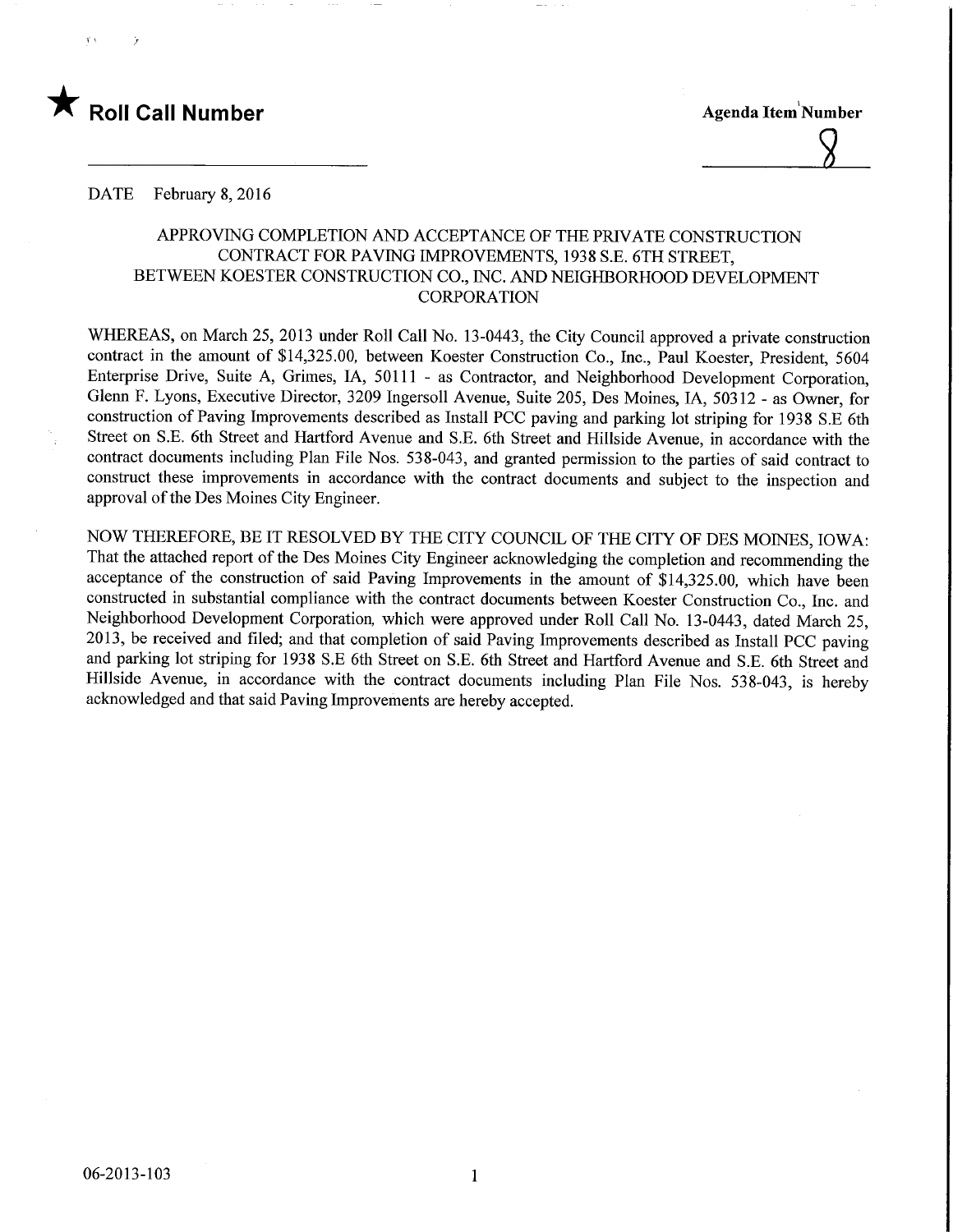

**Agenda Item Number** 

DATE February 8, 2016

Activity ID 06-2013-103

Moved by to adopt.

FORM APPROVED:

Kathleen Vanderpod

Deputy City Attorney

Funding Source: All project costs are to be paid by the Owner(s), Neighborhood Development Corporation

| <b>COUNCIL ACTION</b> | <b>YEAS</b> | <b>NAYS</b> | <b>PASS</b>     | <b>ABSENT</b>   |  |
|-----------------------|-------------|-------------|-----------------|-----------------|--|
| <b>COWNIE</b>         |             |             |                 |                 |  |
| <b>COLEMAN</b>        |             |             |                 |                 |  |
| <b>GATTO</b>          |             |             |                 |                 |  |
| <b>GRAY</b>           |             |             |                 |                 |  |
| <b>HENSLEY</b>        |             |             |                 |                 |  |
| <b>MOORE</b>          |             |             |                 |                 |  |
| WESTERGAARD           |             |             |                 |                 |  |
| <b>TOTAL</b>          |             |             |                 |                 |  |
| <b>MOTION CARRIED</b> |             |             | <b>APPROVED</b> |                 |  |
|                       |             |             |                 |                 |  |
|                       |             |             |                 |                 |  |
|                       |             |             |                 | $M_{\text{av}}$ |  |

I, Diane Rauh, City Clerk of said City Council, hereby certify that at a meeting of the City Council, held on the above date, among other proceedings the above was adopted.

IN WITNESS WHEREOF, I have hereunto set my hand and affixed my seal the day and year first above written.

Mayor

 $\rightarrow$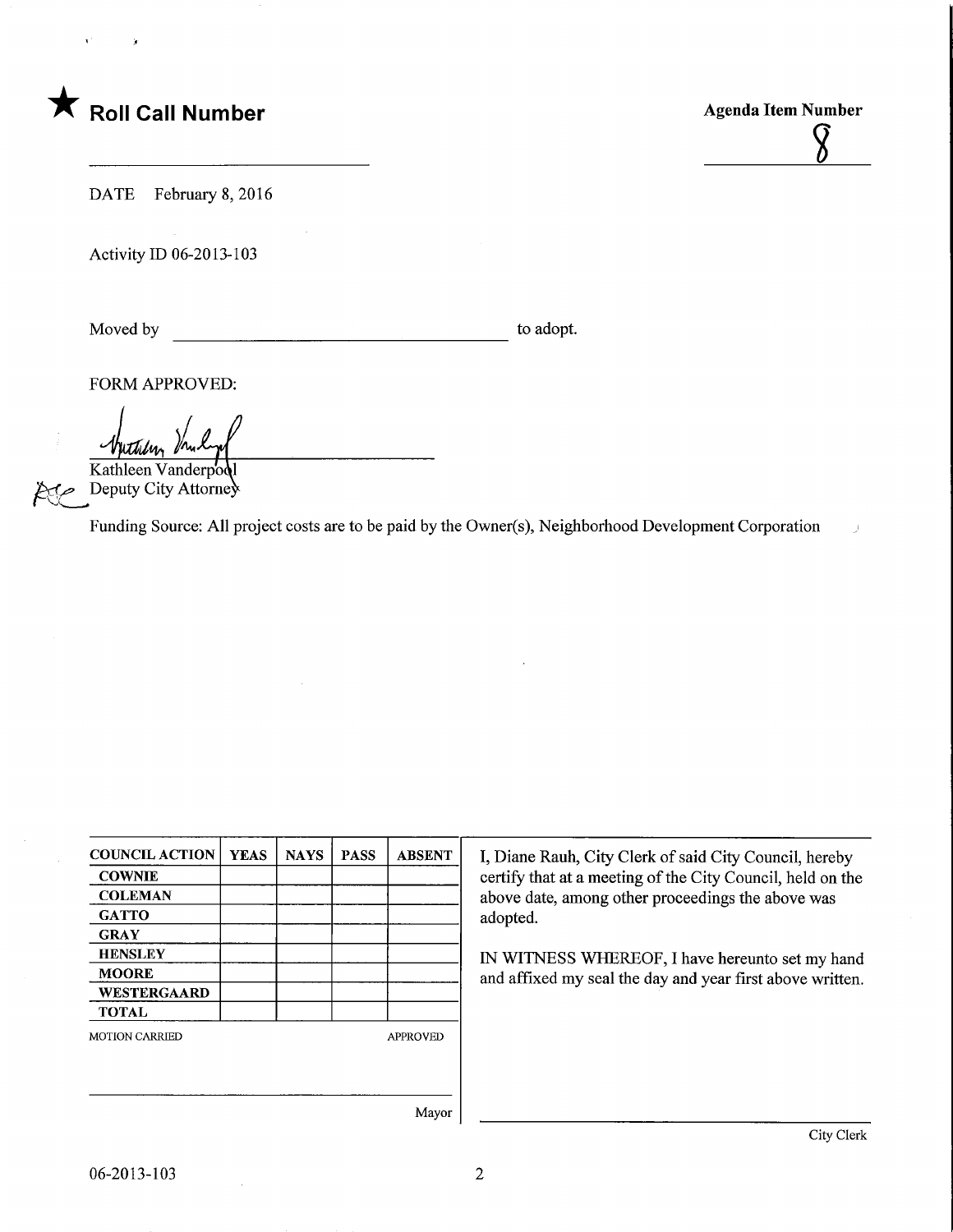

# **STREET PARKING IMPROVEMENTS** FOR NDC MIXED USE BUILDING - 1938 SE 6TH STREET **ACTIVITY ID 06-2013-103**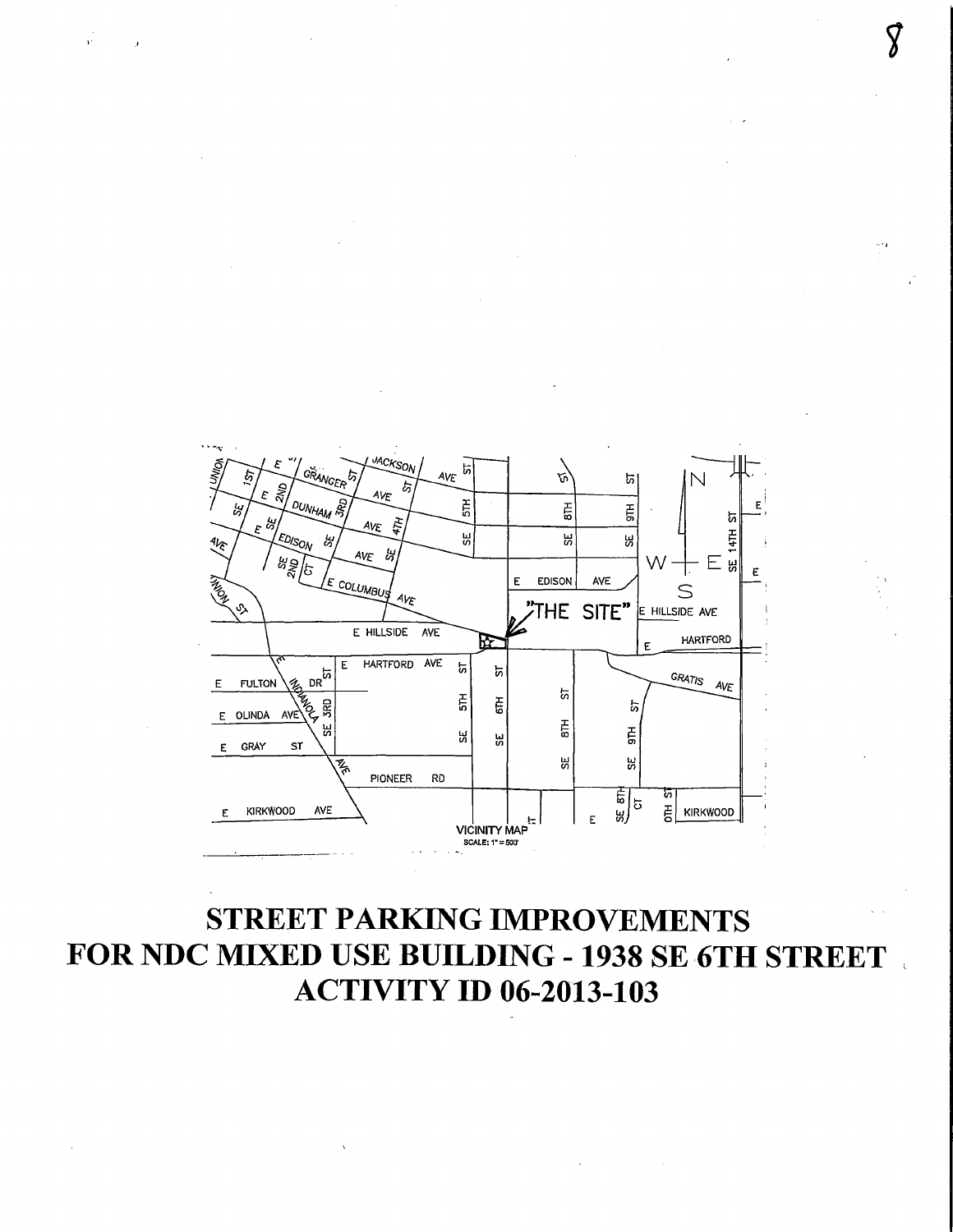February 8, 2016



 $\overline{\mathcal{G}}$ 

### AGENDA HEADING:

Approving completion and recommending acceptance of the Private Construction Contract for Paving Improvements 1938 S.E. 6th Street, between Koester Construction Co., Inc. and Neighborhood Development Corporation.

#### SYNOPSIS:

Approve the Des Moines City Engineer's Certification of Completion, acknowledge the completion and accept construction of said improvement.

#### FISCAL IMPACT:

Amount: \$14,325.00 As-Built Contract Cost

Funding Source: No Cost to the City of Des Moines; all costs are to be paid by the Owner, Neighborhood Development Corporation

#### CERTIFICATION OF COMPLETION:

On March 25, 2013, under Roll Call No. 13-0443, the City Council approved a private construction contract in the amount of \$14,325.00, between Koester Construction Co., Inc., Paul Koester, President, 5604 Enterprise Drive, Suite A, Grimes, IA 50111 - as Contractor, and Neighborhood Development Corporation, Glenn F. Lyons, Executive Director, 3209 Ingersoll Avenue, Suite 205, Des Moines, IA, 50312 - as Owner, for construction of Paving Improvements described as Install PCC paving and parking lot striping for 1938 S.E 6th Street on S.E. 6th Street and Hartford Avenue and S.E. 6th Street and Hillside Avenue, in accordance with the contract documents including Plan File Nos. 538-043, and granted permission to the parties of said contract to construct these improvements in accordance with the contract documents and subject to the inspection and approval of the Des Moines City Engineer.

I hereby certify that the construction of said Paving Improvements described as Install PCC paving and parking lot striping for 1938 S.E 6th Street on S.E. 6th Street and Hartford Avenue and S.E. 6th Street and Hillside Avenue, in accordance with the contract documents including Plan File Nos. 538-043, Activity ID 06-2013-103, has been completed in substantial compliance with the contract documents between Koester Construction Co., Inc. and Neighborhood Development Corporation, which were approved under Roll Call No. 13-0443, dated March 25, 2013 and I hereby recommend that the above Paving Improvements be accepted.

 $\mathbf{1}$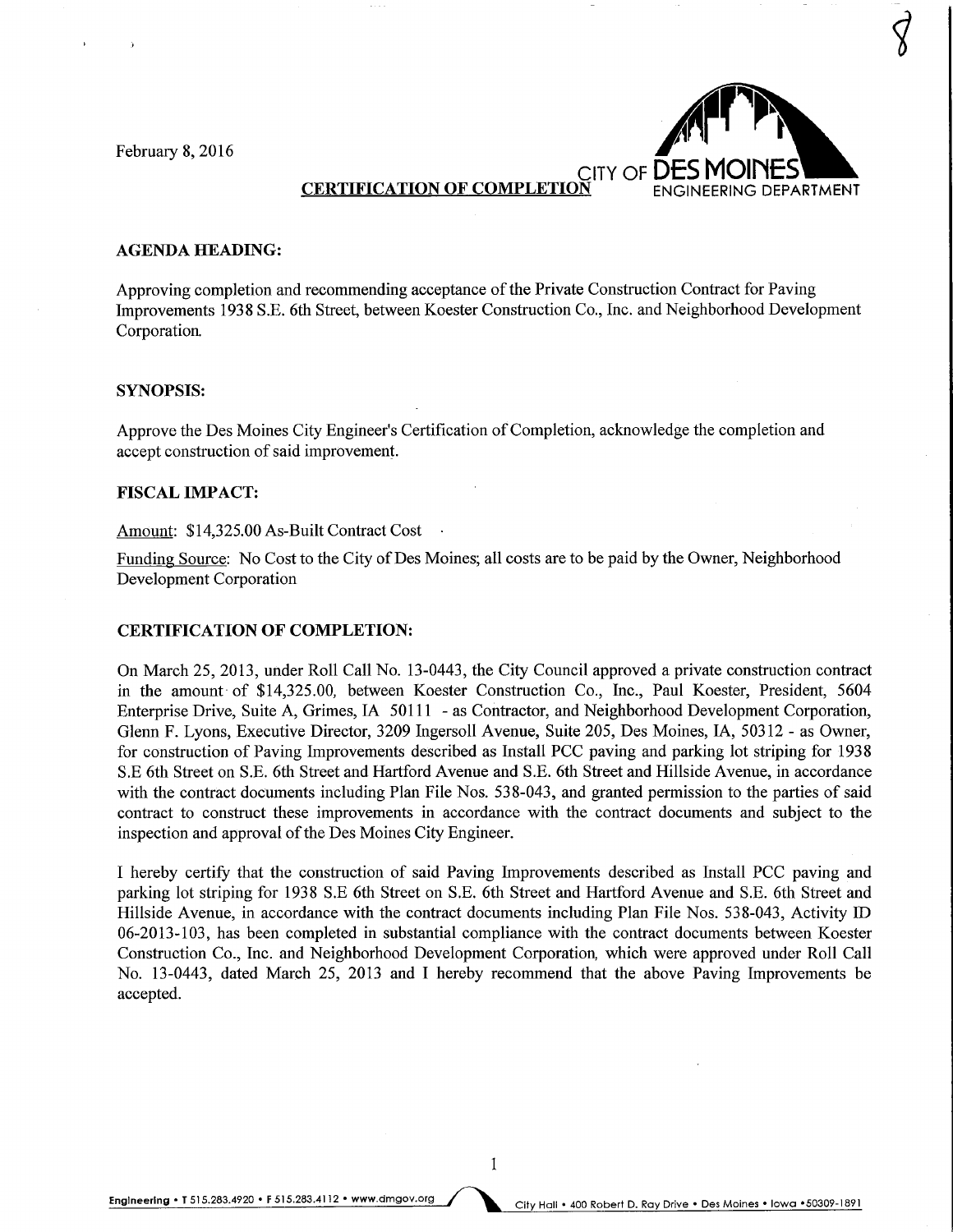I further certify that the amount of completed Paving Improvements is \$14,325.00.

Pamela SCooksey

Pamela S. Cooksey, P.E. Des Moines City Engineer

Engineering • T 515.283.4920 • F 515.283.4112 • www.dmgov.org<br>City Hall • 400 Robert D. Ray Drive • Des Moines • Iowa • 50309-1891

 $\oint$